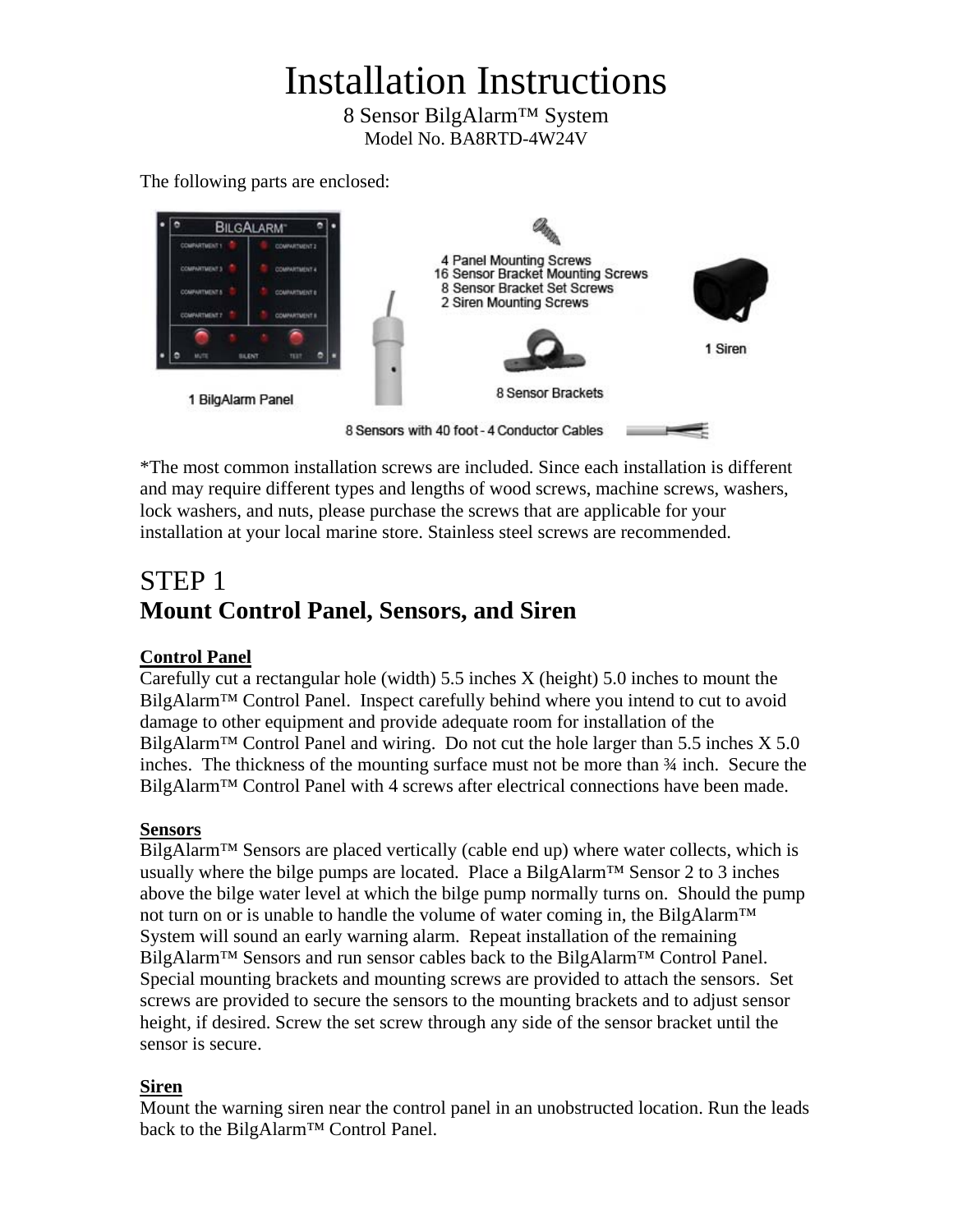### STEP 2 **Wire Sensors, Siren to the Control Panel**  *Model BA8RTD-4W24V*

|                                                                                       |   |              | R1<br>R2 R3<br>R <sub>5</sub><br>R6<br>R7<br>R <sub>8</sub><br>R9 R10 R11 R12<br>R4 |                                            |             |              |                         |           |                           |
|---------------------------------------------------------------------------------------|---|--------------|-------------------------------------------------------------------------------------|--------------------------------------------|-------------|--------------|-------------------------|-----------|---------------------------|
|                                                                                       |   |              | Œ<br>⊕                                                                              | ⋔<br>O<br>◑<br>O<br>O<br>Œ                 | ⋔<br>O<br>Œ |              |                         |           |                           |
|                                                                                       |   |              |                                                                                     | Remote Control Panel (Optional)            |             |              |                         |           | <b>Sensors</b>            |
| 21                                                                                    |   | <b>Black</b> |                                                                                     |                                            |             | Black        |                         | 11        | Attach the                |
| 22                                                                                    |   | Red          |                                                                                     |                                            |             | Red          |                         | 12        | four leads                |
| 23                                                                                    |   | White        | Sensor 2                                                                            |                                            | Sensor 1    | White        |                         | 13        | of each                   |
| 24                                                                                    | ∈ | Green        |                                                                                     |                                            |             | Green        | €                       | 14        | sensor to<br>the          |
| 41                                                                                    |   | <b>Black</b> |                                                                                     |                                            |             | Black        | €                       | 31        | appropriate               |
| 42                                                                                    | € | Red          |                                                                                     |                                            |             | Red          | ⊜                       | 32        | sensor                    |
| 43                                                                                    |   | White        | Sensor 4                                                                            |                                            | Sensor 3    | White        | $\ominus$               | 33        | terminal                  |
|                                                                                       |   |              |                                                                                     |                                            |             |              |                         |           | strip. The                |
| 44                                                                                    |   | Green        |                                                                                     |                                            |             | Green        | $\ominus$               | 34        | terminals<br>are marked   |
| 61                                                                                    |   | <b>Black</b> |                                                                                     |                                            |             | <b>Black</b> | $\ominus$               | 51        | for each                  |
| 62                                                                                    |   | Red          | Sensor 6                                                                            |                                            | Sensor 5    | Red          | €                       | 52        | sensor.                   |
| 63                                                                                    |   | White        |                                                                                     |                                            |             | White        | $\ominus$               | 53        | See wiring                |
| 64                                                                                    |   | Green        |                                                                                     |                                            |             | Green        | $\ominus$               | 54        | diagram to                |
| 81                                                                                    | E | <b>Black</b> |                                                                                     |                                            |             | Black        | ⊜                       | 71        | the left. Be              |
| 82                                                                                    |   | Red          | Sensor 8                                                                            |                                            | Sensor 7    | Red          | ⊜                       | 72        | sure to put<br>the proper |
| 83                                                                                    | € | White        |                                                                                     |                                            |             | White        | $\ominus$               | 73        | color wire                |
| 84                                                                                    |   | Green        |                                                                                     |                                            |             | Green        | $\ominus$               | 74        | in the                    |
|                                                                                       | ∈ |              |                                                                                     |                                            |             |              | $\widehat{\phantom{a}}$ |           | proper                    |
| $\ddot{}$                                                                             |   | Red          | Siren A                                                                             |                                            | Siren B     | Red          |                         | $\ddot{}$ | terminal                  |
|                                                                                       |   | <b>Black</b> |                                                                                     |                                            |             | <b>Black</b> | ⊜                       |           | strip hole.               |
| +                                                                                     |   | Pos          | Power                                                                               | Warning: Connect power to                  | Power       | Pos          |                         | $\ddot{}$ | Tighten                   |
|                                                                                       |   | Neg          | 24 VDC                                                                              | EITHER set of terminals,<br>NOT both sets. | 24 VDC      | Neg          |                         |           | securely,<br>but do not   |
| Only and nower source is required. See installation instructions (step 3) for details |   |              |                                                                                     |                                            |             |              |                         |           | over                      |

Only one power source is required. See installation instructions (step 3) for details before connecting to second power source.

#### **Siren**

Attach the two leads of the siren to either pair of control panel terminals, paying attention to polarity. See wiring diagram above. A strobe or a second siren may be connected to the unused terminals. Be sure to connect the red and black wires correctly. Tighten securely, but do not over tighten.

tighten.

Note: Additional sirens and an optional strobe light can also be added as long as the total load does not exceed the BilgAlarm™ two ampere **(2 AMP)** rated output.

#### **Strobe Light (Optional)**

Attach the two leads of the strobe light to the control panel paying attention to polarity. Connect the negative lead (black) to R6 and the positive lead (red) to R8 on the Remote Control Panel terminal strip. Use a 24VDC strobe light.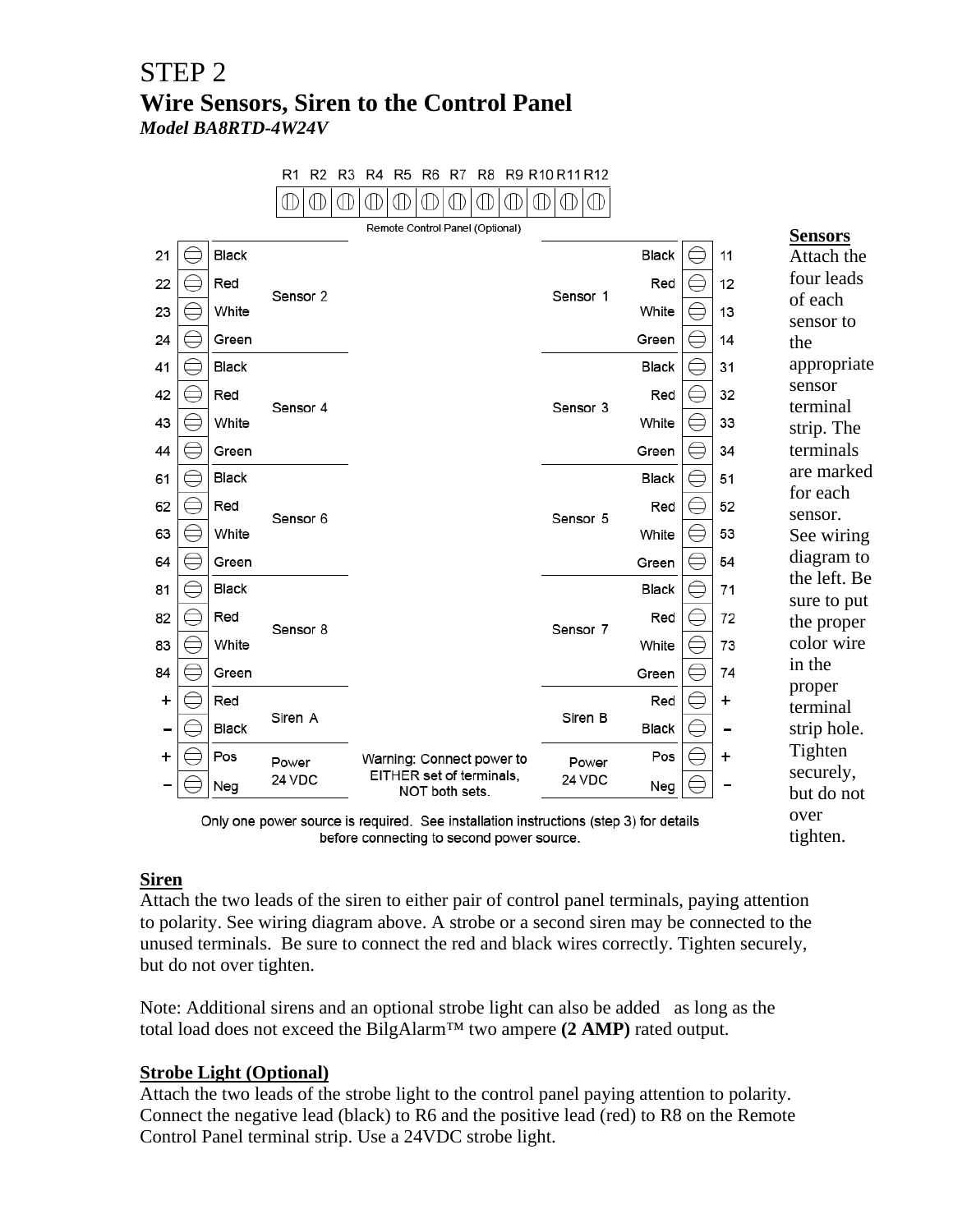Note: The strobe light will continue to flash even when the system is muted as long as there is an alarm condition present in the bilge. If you would prefer the strobe light to stop flashing when the system is muted connect the strobe light to the siren output instead.

#### **Remote Control Panel (Optional)**

Your system comes pre-wired for an optional BilgAlarm™ Remote Control Panel. This full featured remote control panel is typically installed in the master stateroom or captain's quarters and has its own audible device, usually a beeper or second siren.

## STEP 3 **Connecting Power to the Control Panel & Testing System**

#### **Attach power leads (24VDC)**

Attach the power leads to either pair of control panel terminals, paying attention to polarity. See wiring diagram above. For redundancy and maximum reliability, a second power source may be connected to the unused power terminals. **WARNING:** If the two power sources have a common ground (negatives connected together), only one control panel negative power terminal should be connected.

#### **Test your system**

Test your system now by pressing and holding the test button and then pressing the mute button. To reset the mute condition, just release the test button and the alarm is reset. You can also test your system by putting a cup of water under the sensor or just placing a wet rag across the sensor electrodes.

#### **To test silently**

Press and hold the **Mute** button before depressing the **Test** button. The only sound will be a brief "chirp."

#### **This completes the installation of your new BilgAlarm™ Early Warning System.**

### **To the Installer:**

Below is some additional information you may find useful:

#### **Sensors**

Each sensor comes with a 40 foot cable. You may shorten it. If you would prefer a longer length, please contact our office. For reliability and longevity of the system, please don't make splices in the sensor cables, especially within the bilge area.

#### **Sensor Installation**

Sometimes it's easier to add a pull line through a span that's hard to run cables/wires. A pull line is a line that's twice as long as the span, so you can pull wires in either direction without losing the ends of the line. Secure the ends of the line so they can't be pulled through accidentally. When the task is accomplished, leave the line for the next cable pull. (Nylon clothesline works well)